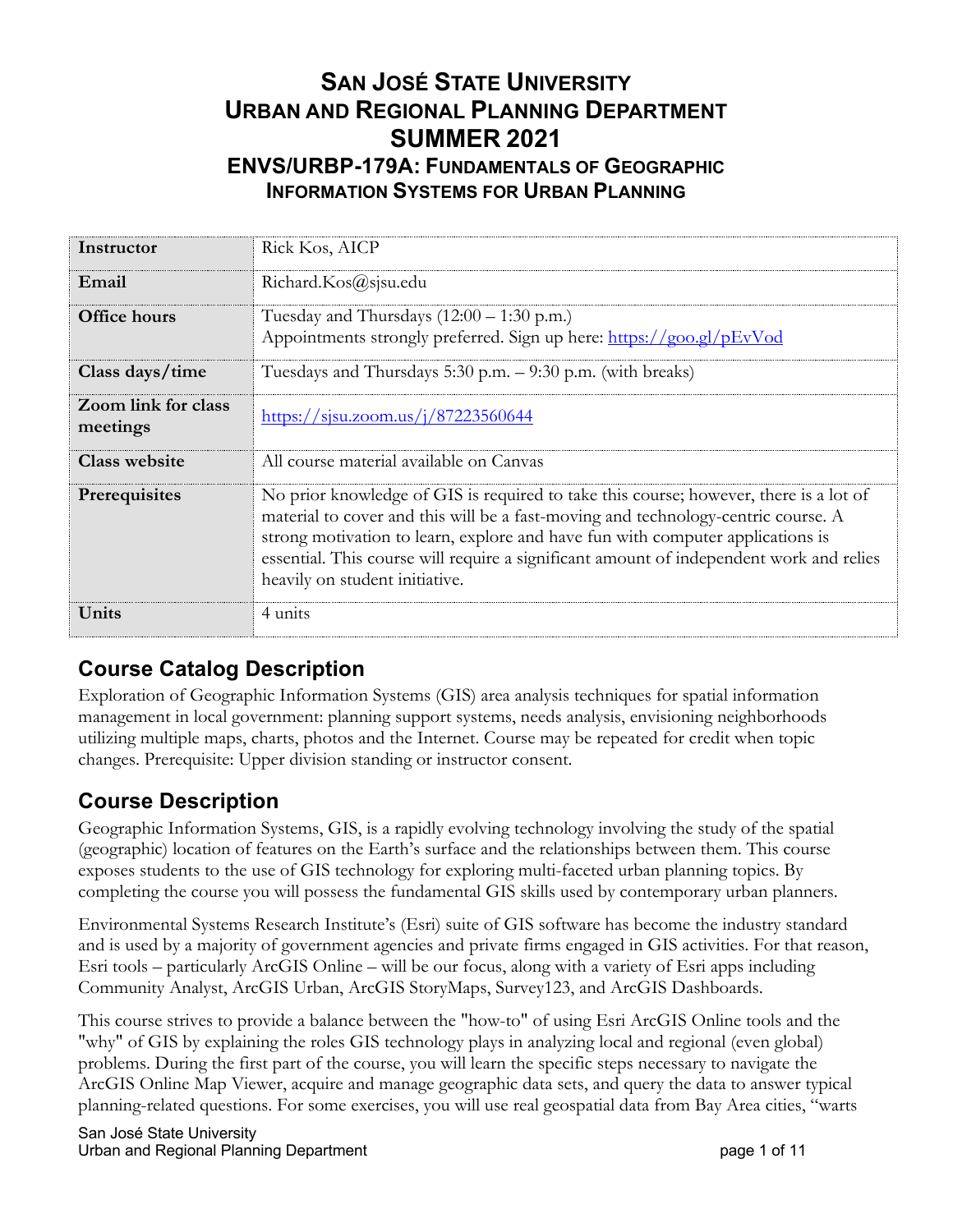and all", in order to learn how to overcome typical problems encountered by GIS practitioners. Next, we turn our attention to the Community Analyst, ArcGIS Urban, GeoPlanner and ArcGIS StoryMap platforms.

The last part of the course will focus on the development, execution, and presentation of a comprehensive ArcGIS StoryMap that integrates material covered in the course. A key objective of the final project is to provide you with a product that you can present to current and future employers as evidence of your GIS abilities. I am continually impressed by the work that beginning learners produce for their final projects!

I am looking forward to helping you learn GIS tools. There are many avenues for assistance and to accelerate your understanding of GIS: in-class exercises and personal guidance from me, at least three office hours per week, and the ability to reach me via e-mail (I typically reply to clearly worded messages very quickly). There is a lot of work to complete in this course, but I'm here to help you succeed – and we'll have some fun, too.

# **Course Learning Objectives**

Upon successful completion of the course, you will be able to:

**1.** Describe how contemporary urban planners use GIS as a tool for the analysis and display of quantitative data such as demographic information from the US Census Bureau;

**2.** Utilize the core components and functionality of the ArcGIS Online Map Viewer;

**3.** Utilize Esri Community Analyst to undertake detailed demographic and consumer spending analysis at multiple scales;

- **4.** Conduct strategic attribute and spatial queries using geospatial datasets;
- **5.** Conceptualize, design, and execute an interactive web mapping application;
- **6.** Prepare an ArcGIS StoryMap that integrates spatial data and supporting mixed-media materials;
- **7.** Utilize geoprocessing tools to transform geospatial datasets into new ones.

### **Planning Accreditation Board (PAB) Knowledge Components**

This course partially covers the following PAB Knowledge Components:

2b) Written, Oral and Graphic Communication: ability to prepare clear, accurate and compelling text, graphics and maps for use in documents and presentations.

2c) Quantitative and Qualitative Methods: data collection, analysis and modeling tools for forecasting, policy analysis, and design of projects and plans.

A complete list of the PAB Knowledge Components can be found at https://www.sjsu.edu/urbanplanning/graduate/masters-in-urban-planning/pab-knowledge.php

# **Required Course Text and Software**

No textbook is required. All course materials will be available on Canvas.

### **Recommended Readings and Materials**

Brewer, Cynthia A. *Designing Better Maps: A Guide for GIS Users.* Redlands, CA: Esri Press, 2015. ISBN: 9781589484405

Al-Kodmany K. "Using Visualization Techniques for Enhancing Public Participation in Planning and Design: Process, Implementation, and Evaluation", *Landscape and Urban Planning* 45, no. 45 Issue 1, September 1999.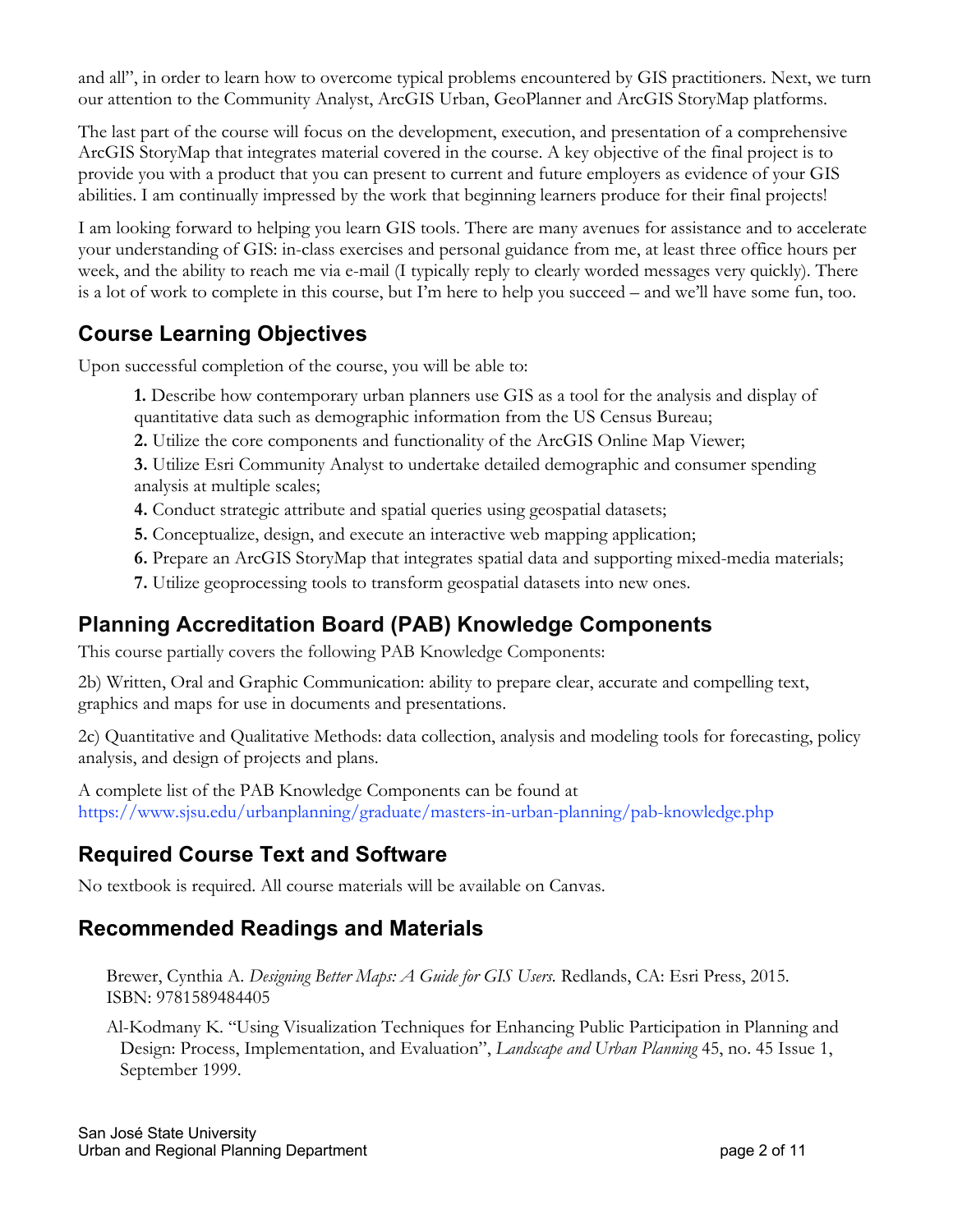- "GIS Best Practices: GIS for Urban and Regional Planning", Esri white paper, January 2011. http://www.esri.com/library/bestpractices/urban-regional-planning.pdf (accessed July 3, 2012)
- Nedovic-Budc, Zorica. "Geographic information Science implications for Urban and Regional Planning", *URISA Journal,* Vol. 12, No. 2, Spring 2000. http://www.urisa.org/files/BudicVol12No2-7.pdf (accessed July 3, 2012)

Peterson, Gretchen N. *GIS Cartography: A Guide to Effective Map Design*. Boca Raton, FL: CRC Press, 2009.

Rantanen, Heil. "Tools to Facilitate Housing and Urban Processes: Mapping and Managing Local Knowledge", paper presentation at 2007 ENHR International Conference, Rotterdam. http://www.enhr2007rotterdam.nl/documents/W21\_paper\_Rantanen.pdf (accessed July 3, 2012)

# **Fundamentals for Success in this Course**

I will make every effort to help you succeed in this course so that you can use Esri GIS tools confidently and successfully in your future career endeavors. Naturally, it is your responsibility to complete all assignments and to take advantage of the many learning opportunities this semester. Your final grade will reflect your overall commitment to learning; highest grades correlate with student efforts that exceed average expectations of quality and thoroughness. Here are some tips to help you succeed this semester:

**Maintain a fast pace:** This will be a fast-moving and somewhat technologically advanced course, but concepts and instructions will be explained as clearly as possible. If you wish to evaluate your readiness for this course at the outset, please see me as soon as possible.

**Computer competencies:** Competence with the Windows operating system is expected, including the storing, copying and management of multiple data types; managing multiple windows and applications; and techniques for saving work frequently.

**Enjoyment of Learning:** A strong motivation to learn, explore and have fun with computer applications is essential. This course will require a significant amount of independent work and relies heavily on student initiative. A sense of humor with computer "headaches" is helpful, too!

**Seek Help Effectively:** Since GIS practitioners and urban planners are problem-solvers at their core, it is important that you adopt a problem-solving mindset in this course. Asking for assistance this semester is encouraged and signals to me that you are engaged in your work, motivated by excellence, and positively challenged by the assignments.

Asking for help will never be perceived as a liability in my class. However, when seeking assistance, it is important for you to (1) clearly communicate the problem and (2) demonstrate that you have attempted to solve the problem on your own and are ready to document your attempts. I am very happy to help you with your work outside of class meetings, during office hours or via email. If we work together via email, it is vital that you send me as much information as possible to help diagnose the problem. It is not sufficient to write to me and vaguely state, "I can't get this to work" and expect useful assistance without also including relevant screen captures and a description of the solution steps you've tried.

In general, I will be very responsive to queries that meet these criteria and much less so for "lazy queries", which I probably will not have the inclination to address quickly. This approach mirrors professional practice since supervisors expect valued employees to be proactive in solving problems.

**Focus and Respect:** I fully understand the temptations and distractions we all face today with email, websites, Twitter, Facebook and text messages vying for our attention, but if you have to "get something else done" during the class period, please do it elsewhere. Mobile phones need to be in silent mode, or turned off.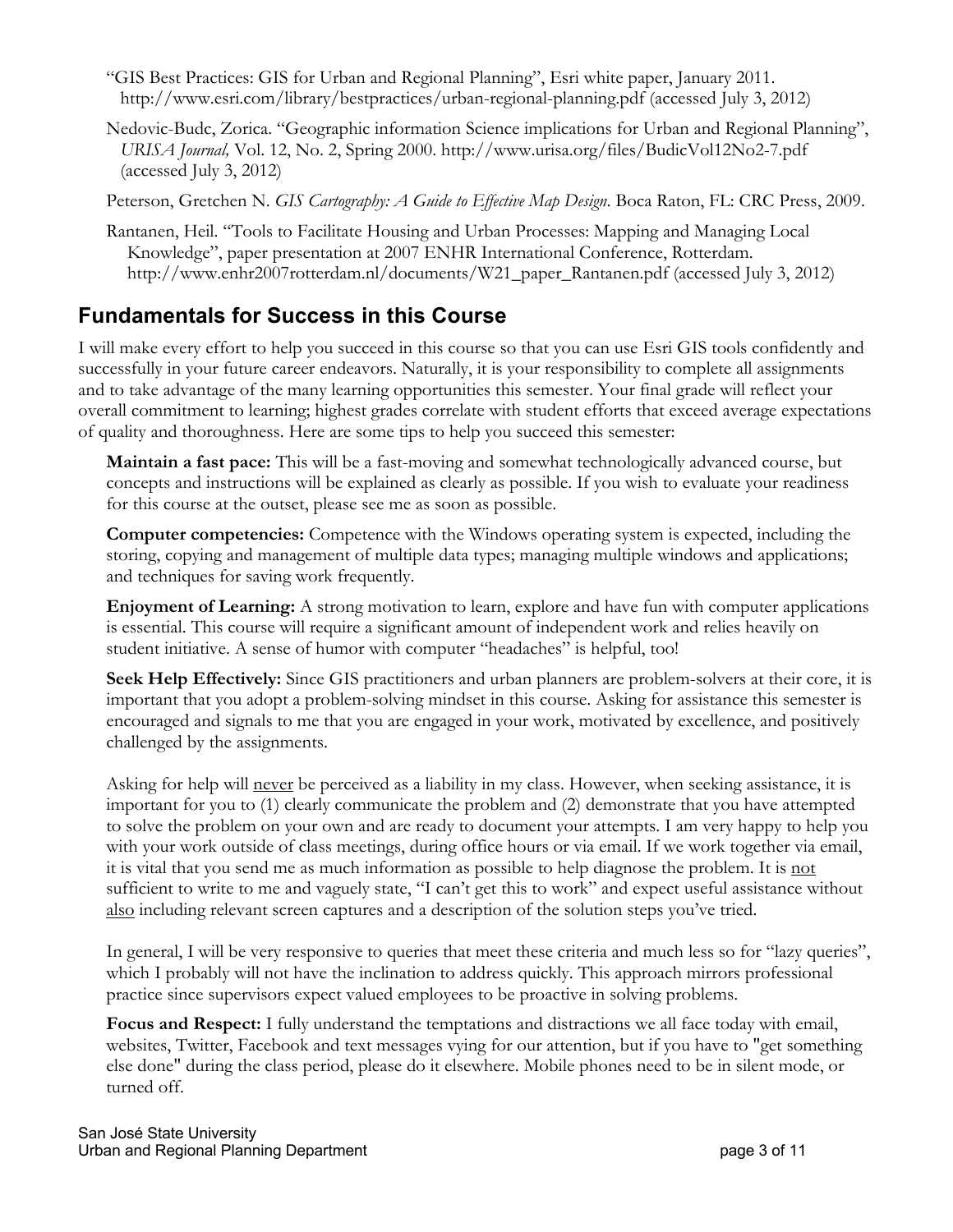**Professional Conduct:** I conduct this course in a manner that mirrors professional practice in order to help you develop valuable workplace skills. We all need to be in agreement that the following standards will apply, as listed in the two sections below.

#### **Instructor Responsibilities**

- To create a physically and intellectually safe and stimulating environment for learning
- To assist students as much as possible with their individual and collective learning goals
- To help resolve conflicts that hinder learning by answering student questions clearly and promptly, or to research answers and reply to the student as soon as possible
- To treat students with respect and kindness, using encouragement and humor to foster learning
- To arrive at the start of each class session fully prepared and organized, with clear learning objectives and a schedule for the day's tasks ready to go
- To evaluate and grade student work fairly and accurately while providing constructive feedback

### **Student Responsibilities**

- To attend each class session and to arrive punctually, bringing all needed materials
- To treat other students and the instructor with absolute respect, supporting fellow students whenever possible with their learning objectives, and minimizing distractions in class
- To complete all assignments on time and professionally according to the requirements listed in this syllabus
- To fully read and understand all aspects of this syllabus and to carry out the requirements herein
- To actively and consistently participate in class discussions and question-and-answer sessions
- To demonstrate self-reliance and self-direction in setting and completing learning objectives
- To accept responsibility for working collaboratively in the learning process

# **Course Assignments and Grading Policy**

Your grade for the course will be based on the following assignments and other components. All relevant materials and assignment details will be posted to Canvas.

| Assignment<br>(assignment descriptions follow this table)                               | Percent of<br><b>Total Course</b><br>Grade | Course<br>Learning<br><b>Objectives</b><br>Covered |
|-----------------------------------------------------------------------------------------|--------------------------------------------|----------------------------------------------------|
| $A - Map$ and data queries with ArcGIS Online Map Viewer                                | $10\%$                                     | 1, 2, 4, 7                                         |
| <b>B</b> – Demographic data mapping and analysis with Community Analyst                 | $15\%$                                     | 1, 3                                               |
| $C - 3D$ Scenes and the ArcGIS Urban WebApp                                             | $15\%$                                     | 2                                                  |
| $D$ – Field Data Collection                                                             | 15%                                        | 4, 5, 6                                            |
| E - Comprehensive Capstone ArcGIS StoryMap<br>(One-credit professional engagement unit) | 25%                                        | 5                                                  |
| <b>Three Quizzes</b>                                                                    | $15\%$                                     | 1-7                                                |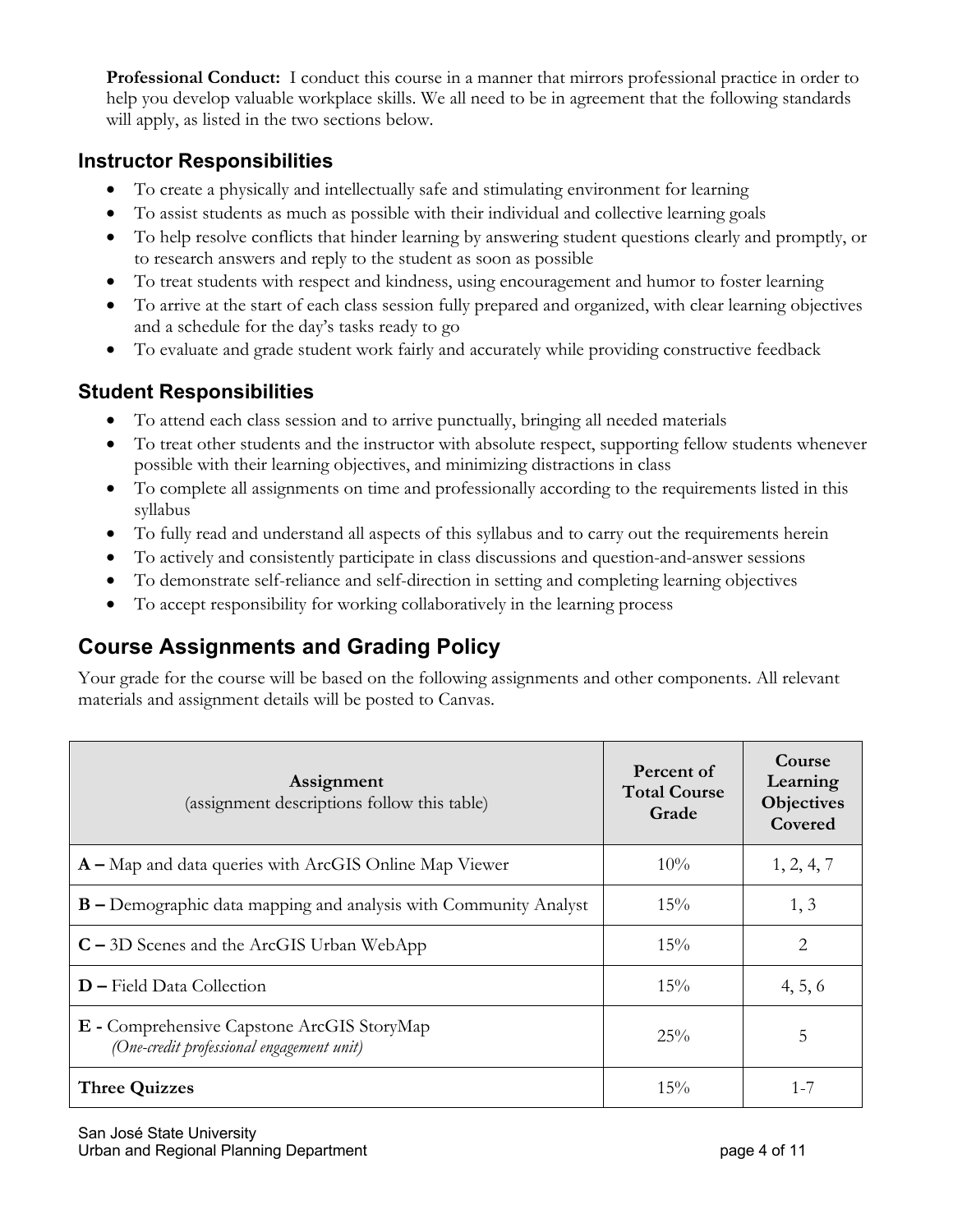| <b>Participation –</b> Consistent, active, well-prepared, and measureable |       |  |
|---------------------------------------------------------------------------|-------|--|
| engagement in lectures and reading discussions, small team tasks, and     | $5\%$ |  |
| presentations in class                                                    |       |  |

Assignment A will introduce students to the principles of working with geospatial, location-based data using the ArcGIS Online Map Viewer. Students will examine datasets of relevance to demographic analysis and related urban planning topics. Additionally, students will gain practice in obtaining data from online data portals and incorporating it into their ArcGIS Online account for further analysis. This assignment will allow students to work with the type of data and maps commonly used by urban planners, thereby building valuable geospatial skills.

Assignment B provides students with exposure to Esri's Community Analyst cloud-based mapping application. Community Analyst contains a wealth of demographic and consumer/business data of great value to analyses undertaken during the community assessment phase of work undertaken by urban planners. Aspects of the completed work on Assignment B will be integrated into Assignment E, the capstone project.

Assignment C will give students an opportunity to explore 3D analysis using two applications: the ArcGIS Online Scene Viewer and the ArcGIS Urban webapp. Aspects of the completed work on Assignment C will be integrated into Assignment E, the capstone project.

Assignment D focuses on collecting data in the field using a smartphone application such as Survey 123 or ArcGIS Collector. Students will design a field data collection exercise and integrate some of the field data into Assignment E, the capstone project.

Assignment E involves the conceptualization, development, and execution of an independent GIS capstone project. The end product will be an ArcGIS StoryMap hosted in student ArcGIS Online accounts. Students will present their finished StoryMap to the class on the final day of the course. Completion of Assignment E will constitute the professional engagement unit for this course since the tasks, in all respects, will mirror the process by which urban planners with GIS skills undertake a professional GIS project.

Three quizzes will reinforce the material covered during class lectures and in homework assignments.

#### **Calculation of Final Course Letter Grade**

I will calculate the final letter grade for the course by weighting the grade for each assignment according to the percentages in the table above. To do this, I first convert the letter grade for each assignment to a number using a 4-point scale (A+ = 4.33, A = 4.0, A- = 3.67, B+ = 3.33, B = 3.0, B- = 2.67, C+ = 2.33, C = 2.0, C- $= 1.67$ , D = 1, and F = 0).

I then use these numbers and the weights for each assignment to calculate a final, numerical grade for the course based on a 4-point scale. That number is converted back to a letter grade ( $A = 3.85 +$ ,  $A = 3.50 -$ 3.84, B + = 3.17 – 3.49, B = 2.85 – 3.16, B =  $2.50 - 2.84$ , C + =  $2.17 - 2.49$ , C =  $1.85 - 2.16$ , C =  $1.41 -$ 1.84, D + = 1.17 – 1.40, D =  $0.85 - 1.16$ , F =  $0 - 0.84$ ).

This grading scheme will not always be followed strictly since upward adjustment of the final course grade will be made if performance on one activity is an outlier (e.g. exceptionally low) or if the pattern of scores shows a significant improvement over time. If such adjustments are made, they usually result in about a halfletter grade improvement. Students are encouraged to meet privately with me early in the semester to discuss expectations.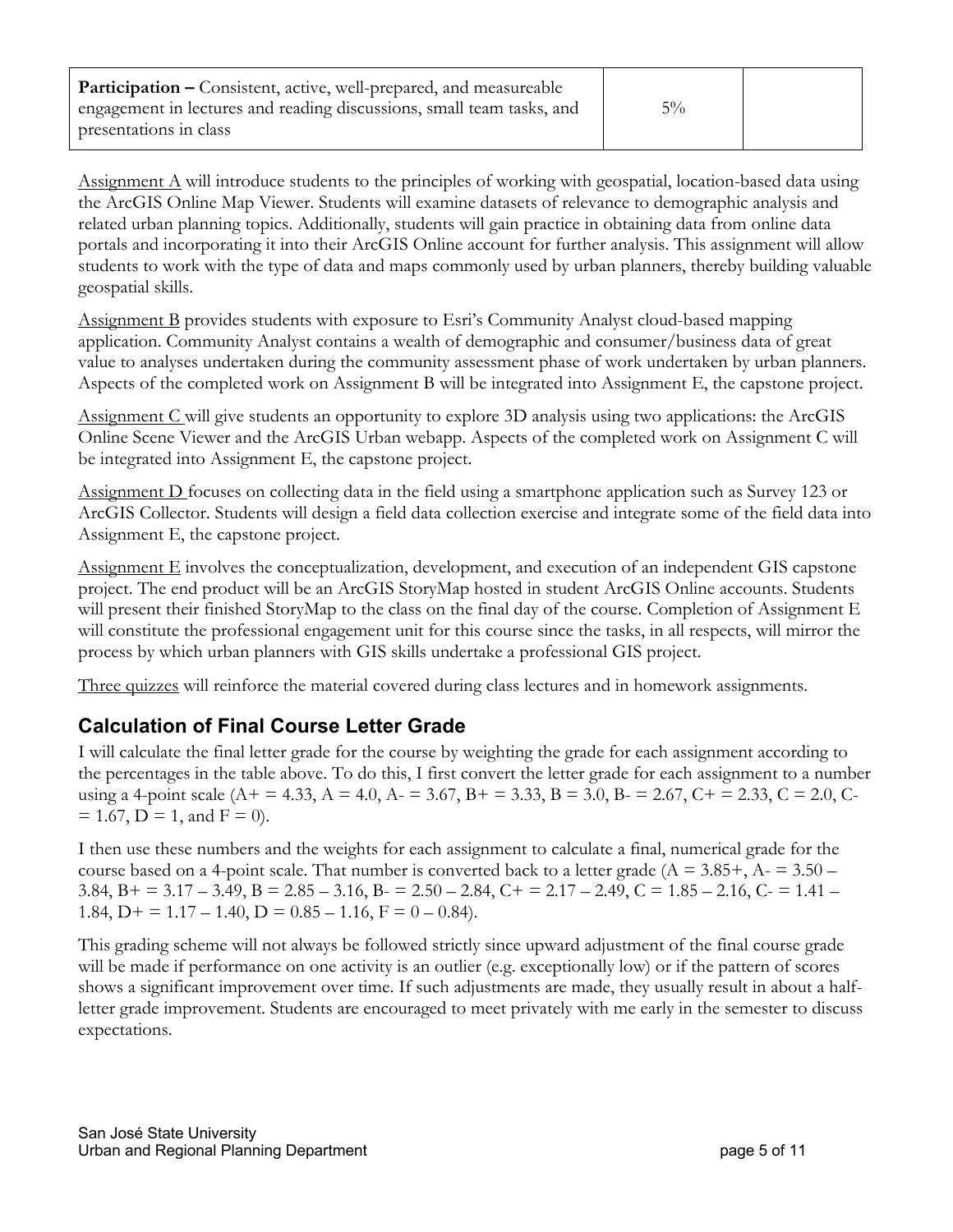### **Other Grading and Assignment Issues**

I understand that grades are important to students on both a personal and professional level. They are a measure of your achievements in class and your progress towards meeting the course learning objectives. I also understand that there tends to be a great deal of "grade anxiety" in a university setting. The best way that I can help students with these matters is to be as clear as possible about grading criteria and weightings in this syllabus, so that you can plan accordingly. Please understand that I am a very thoughtful, careful, thorough and fair grader of student assignments and it is a responsibility that I do not take lightly. You are encouraged to review your graded assignments with me at any time to discuss my comments and suggestions for improvement.

I've been called a "tough grader", and it's true! High grades must be earned and all grades reflect my comprehensive estimation of a student's effort - just as our efforts in a professional work environment are judged accordingly and considered by supervisors for promotions and pay raises. For example, I reserve a grade of "A" only for **exceptional** work, as a way of honoring students who go "above and beyond" when completing course assignments. After all, the strict definition of an "A" grade is "exceptional", not "average" or even "above average".

Occasional oopportunities for optional extra credit will be explained in class and posted to Canvas.

### **Final Examination or Evaluation**

Assignment E, described on the previous page, will constitute the final examination for this course. The same assignment also serves as the one-credit, department-required "professional engagement unit" for this course.

### **Course Workload**

Success in this course is based on the expectation that students will spend, for each unit of credit, a minimum of forty-five hours over the length of the course (normally 3 hours per unit per week with 1 of the hours used for lecture) for instruction or preparation/studying or course related activities including but not limited to internships, labs, clinical practica. Other course structures will have equivalent workload expectations as described in the syllabus.

Because this is a four-unit class, students can expect to spend a minimum of ten to fifteen hours per week in addition to time spent in class and on scheduled tutorials or activities. Special projects or assignments will require additional work for the course. Careful time management will help you keep up with readings and assignments and enable you to be successful in all of your courses.

# **Participation in Class and Attendance**

Student participation in class discussions is a vital component of this course and students should make every attempt to attend all classes and actively participate in discussions. In cases where a student misses a significant number of lectures or does not actively participate in discussions, this will impact the final course grade. According to University policy F69-24, "Students should attend all meetings of their classes, not only because they are responsible for material discussed therein, but because active participation is frequently essential to ensure maximum benefit for all members of the class. Attendance per se shall not be used as a criterion for grading."

# **Completing Assignments on Time and Professionally**

Assignments are due at the date and time specified on each assignment handout. In only rare instances will late assignments be accepted, as described below. Late assignments will receive a one-letter grade deduction for each day an assignment is late. For example, if the assignment would normally receive a grade of "B" but is submitted one day late, it will receive a final grade of "C".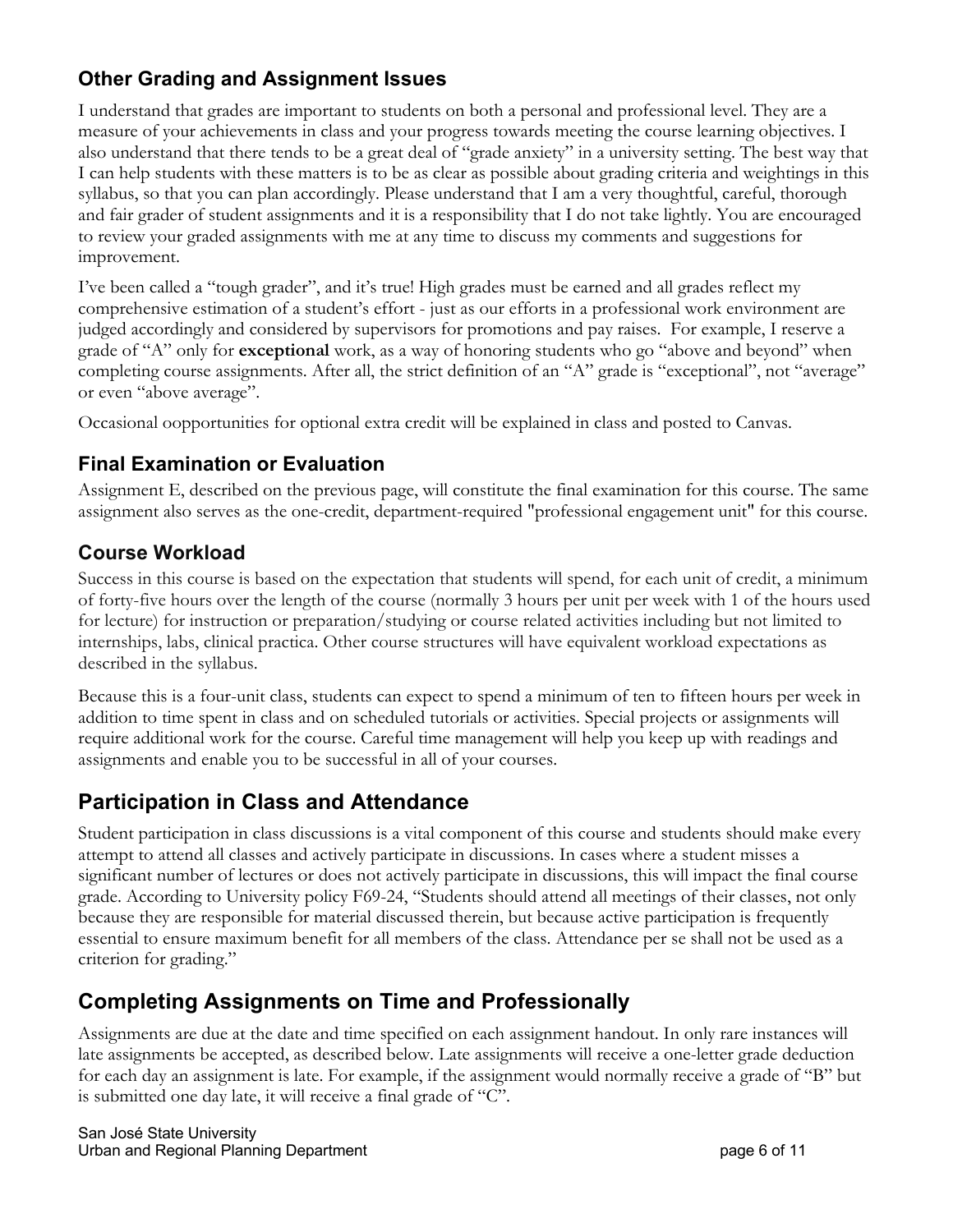I realize that life happens. If you expect not to be able to complete an assignment on time, it is important for you to contact me **at least 24 hours prior to the due date** and, if appropriate, the other students in a group (for group project work). You must also provide a date and time by which the late assignment will be submitted. If you do not communicate an anticipated late assignment within this time frame or if the late assignment is not received on the date promised, the assignment will receive a grade of zero. The grading policies described earlier in the syllabus will still apply. **A maximum of two late assignments that adhere to this policy will be accepted**; all subsequent late assignments will receive an automatic grade of zero. Sorry, no exceptions to these policies will be granted, in fairness to the majority of students who submit their assignments on time.

Since this course focuses on the development of professional skills used by urban planners, the presentation of submitted materials will be considered as part of the assignment's grade. For example, all assignments must include the student's name, date, course number, assignment number and other items as directed by the instructor. Neatness, clarity and organization do count. As in a professional setting, typed submissions are expected; handwritten assignments are not acceptable. Assignments not meeting these fundamental practices of professional presentation will generally receive a one-half to one-point deduction in the grade.

# **University Policies**

Per University Policy S16-9, university-wide policy information relevant to all courses, such as academic integrity, accommodations, etc. will be available on Office of Graduate and Undergraduate Programs' Syllabus Information web page at http://www.sjsu.edu/gup/syllabusinfo/

# **Plagiarism and Citing Sources Properly**

Plagiarism is the use of someone else's language, images, data, or ideas without proper attribution. It is a very serious offense both in the university and in your professional work. In essence, plagiarism is both theft and lying: you have stolen someone else's ideas, and then lied by implying that they are your own.

> **Plagiarism will lead to grade penalties and a record filed with the Office of Student Conduct and Ethical Development. In severe cases, students may also fail the course or even be expelled from the university.**

#### **If you are unsure what constitutes plagiarism, it is your responsibility to make sure you clarify the issues before you hand in draft or final work.**

Learning when to cite a source and when not to is an art, not a science. However, here are some common examples of plagiarism that you should be careful to avoid:

- Using a sentence (or even a part of a sentence) that someone else wrote without identifying the language as a quote by putting the text in quote marks and referencing the source.
- Paraphrasing somebody else's theory or idea without referencing the source.
- Using a picture or table from a webpage or book without reference the source.
- Using data some other person or organization has collected without referencing the source.

The SJSU MLK Library provides a short (15 minutes) and informative plagiarism tutorial. The MUP faculty highly encourage all students to complete it. Details are here: https://libguides.sjsu.edu/c.php?g=853661&p=6111789

Also, the University of Indiana has developed a very helpful website with concrete examples about proper paraphrasing and quotation. See in particular the following pages:

- Overview of plagiarism at www.indiana.edu/~istd/overview.html
- Examples of plagiarism at www.indiana.edu/~istd/examples.html

San José State University Urban and Regional Planning Department **page 7** of 11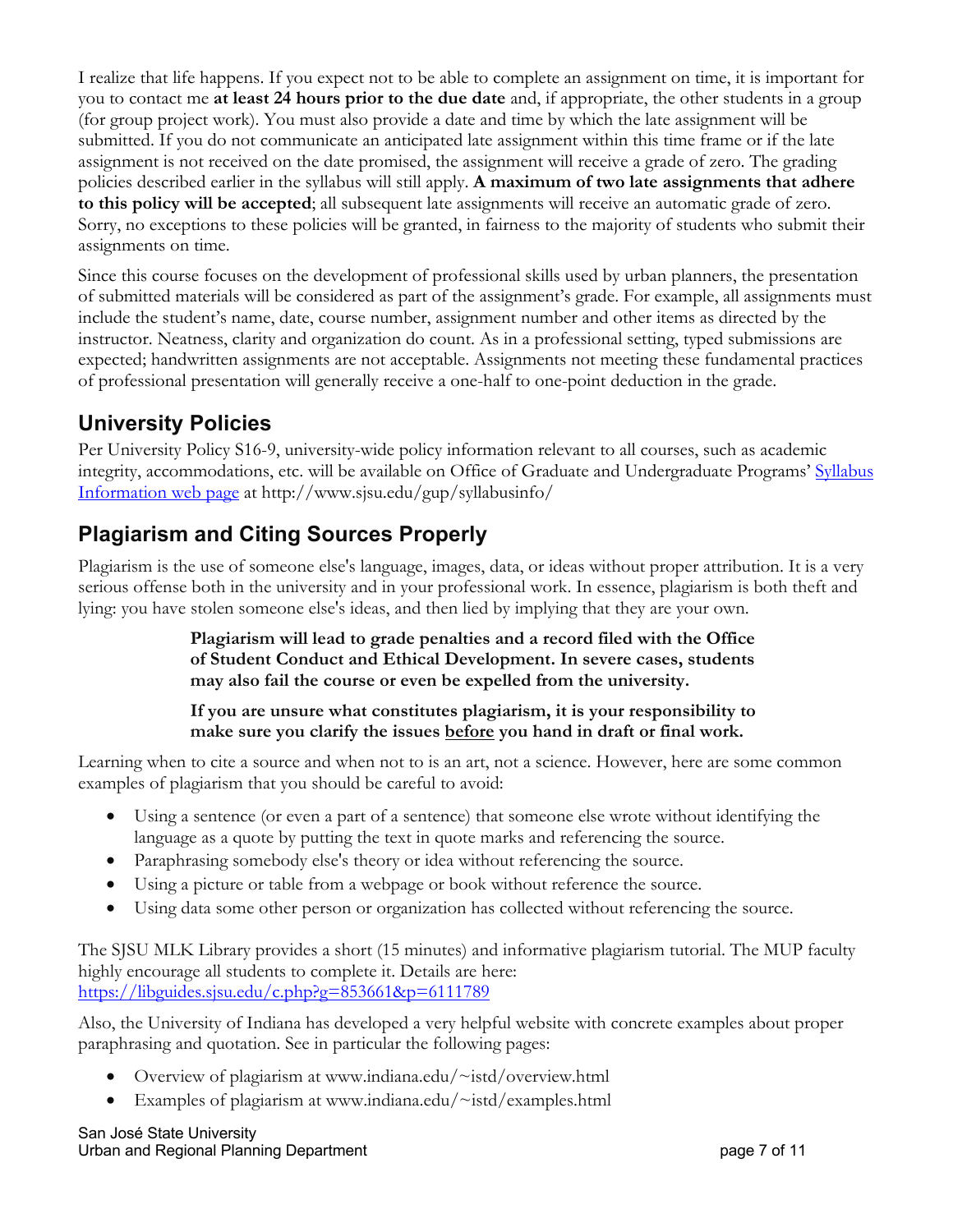• Plagiarism quiz at www.indiana.edu/~istd/test.html

If you still have questions, feel free to talk to me personally. There is nothing wrong with asking for help, whereas even unintentional plagiarism is a serious offense.

### **Citation style**

It is important to properly cite any references you use in your assignments. The Department of Urban and Regional Planning uses Kate Turabian's *A Manual for Writers of Research Papers, Theses, and Dissertations*, 8th edition (University of Chicago Press, 2013, ISBN 780226816388). Copies are available in the SJSU King Library. Additionally, the book is relatively inexpensive, and you may wish to purchase a copy.

Please note that Turabian's book describes two systems for referencing materials: (1) "notes" (footnotes or endnotes), plus a corresponding bibliography, and (2) in-text parenthetical references, plus a corresponding reference list. **In this class, students should use the "notes" style** since I feel that it creates a less visually distracting experience for your reader than the parenthetical-reference style.

# **Library Liaison**

The SJSU Library Liaison for the Urban and Regional Planning Department is Ms. Peggy Cabrera. If you have questions, you can contact her at peggy.cabrera@sjsu.edu or 408-808-2034.

# **About the Instructor: Rick Kos, AICP**

I am very much looking forward to working with you this semester and expect that you will learn quite a bit in our six weeks together. We'll have some fun along the way, too. My goal is to teach you introductory GIS skills clearly, with minimal jargon and maximum time using the software to help you remain competitive in today's labor market.

Throughout my career using GIS, I have never strayed far from my roots in urban and regional planning and this combination of experience is what I am excited to share with you. I take pride in providing personal, oneon-one attention to the needs of my students and strongly encourage you to take advantage of all opportunities to participate during class and office hours.

My formal training is in environmental planning and urban design (B.S., Rutgers University, 1985) as well as regional planning and New Urbanism (Masters, University of North Carolina at Chapel Hill, 1995). In the late 1980s, I worked as a planner in Middlesex County, New Jersey, reviewing subdivision and site plan proposals for compliance with county regulations. In the 1990s, I served two rapidly growing North Carolina municipalities in a dual role as town planner and GIS coordinator (the latter being a role I created for both towns), so I am equally conversant in the language of both disciplines. From 1996 - 2000, I served as Senior Town Planner for Huntersville, North Carolina, the fastest-growing town of its size in the state at the time. The New Urbanist principles mandated by the Town's development regulations applied to both greenfield and infill sites. Since the regulations were design-based (i.e. non-Euclidean), they required me to make frequent subjective judgments on the visual qualities of streets, the orientation of proposed buildings to public spaces, and the relationship of buildings and land uses to one another. I thoroughly enjoyed defending the principles of traditional town planning, often to developers and citizens that were not particularly receptive to deviations from the conventional suburban planning model.

After relocating to the Bay Area in 2000, I worked with the Metropolitan Transportation Commission in Oakland as a GIS Analyst. The Bay Area Lifeline Transportation Map that I completed for MTC was chosen from among thousands of entries for inclusion in Esri's *2003 Map Book*. This annual publication showcases innovative uses of Esri's GIS software to solve real-world problems. The Lifeline Map locates disadvantaged neighborhoods and thousands of geocoded essential destinations (e.g. grocery stores, daycare centers, clinics) within the nine county region, along with existing public transit services. The spatial analyses enabled by this

San José State University Urban and Regional Planning Department **page 8 of 11** and 12 of 11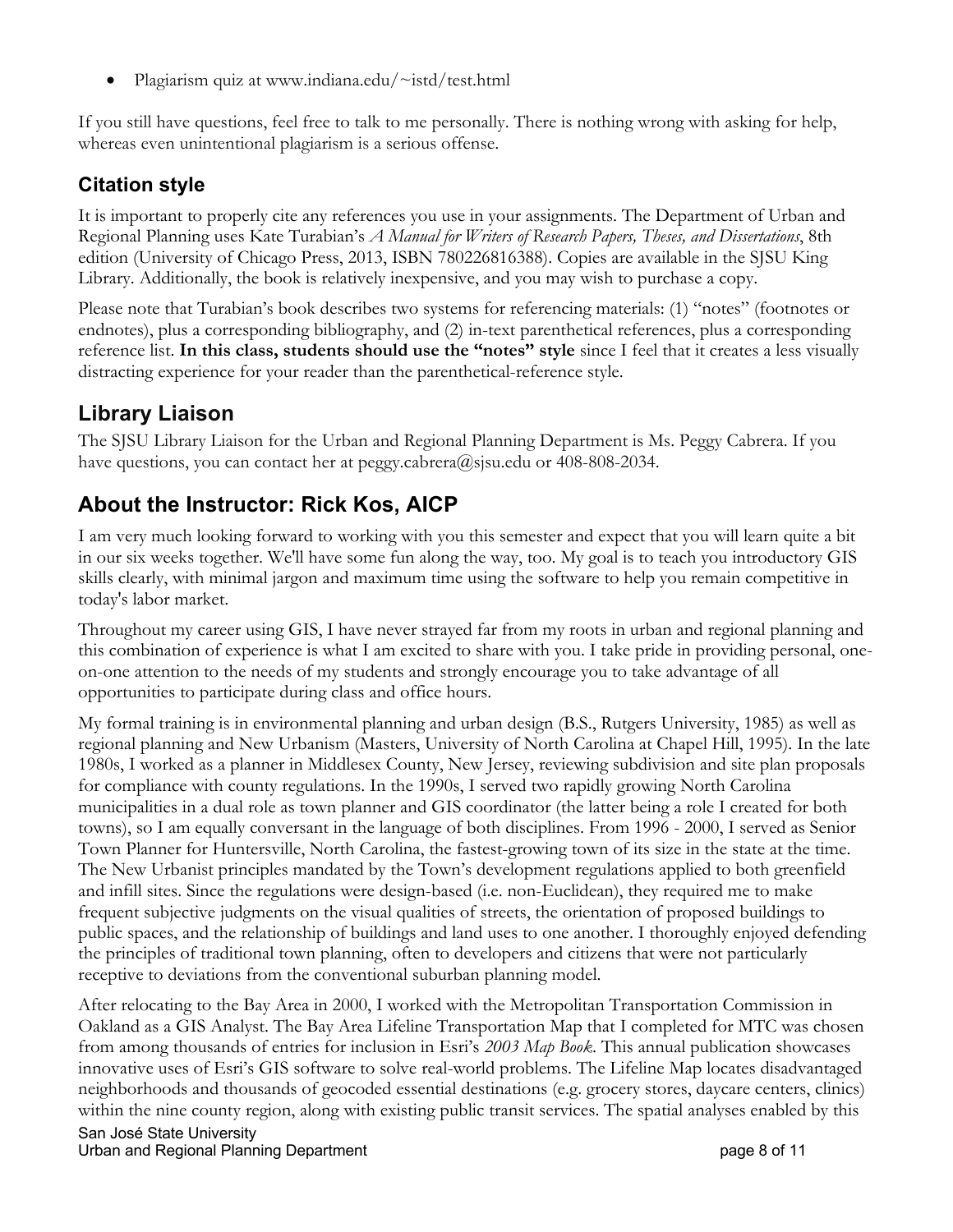mapping work allowed transportation planners to locate gaps in transit service so that decision-makers could direct funding to alter bus schedules, connections, and routing for improved neighborhood connectivity.

From 2003 to 2007 I served as GIS Manager for Design, Community & Environment, a planning and design firm in Berkeley. I managed all aspects of the firm's GIS practice and took great pride in keeping hundreds of data layers organized across multiple projects, ensuring that the firm's metadata was up-to-date, training staff to use ArcGIS and ArcCatalog, and managing the production of hundreds of maps for General Plans and EIRs throughout California.

I also manage the GIS Education Center for a non-profit organization called BayGeo. Additionally, I have coauthored a book titled *GIS for Economic Development* with Professor Mike Pogodzinski of the SJSU Economics Department, released in late 2012 by Esri Press. I also engage in a number of freelance GIS projects, including transit planning analyses for Mobility Planners, LLC and the development of interactive webapps.

I've been teaching at San José State since 2007 and, I must admit, it is my favorite job of those listed above. **Welcome!** Let's work hard and have fun! I'm here to help you succeed with GIS.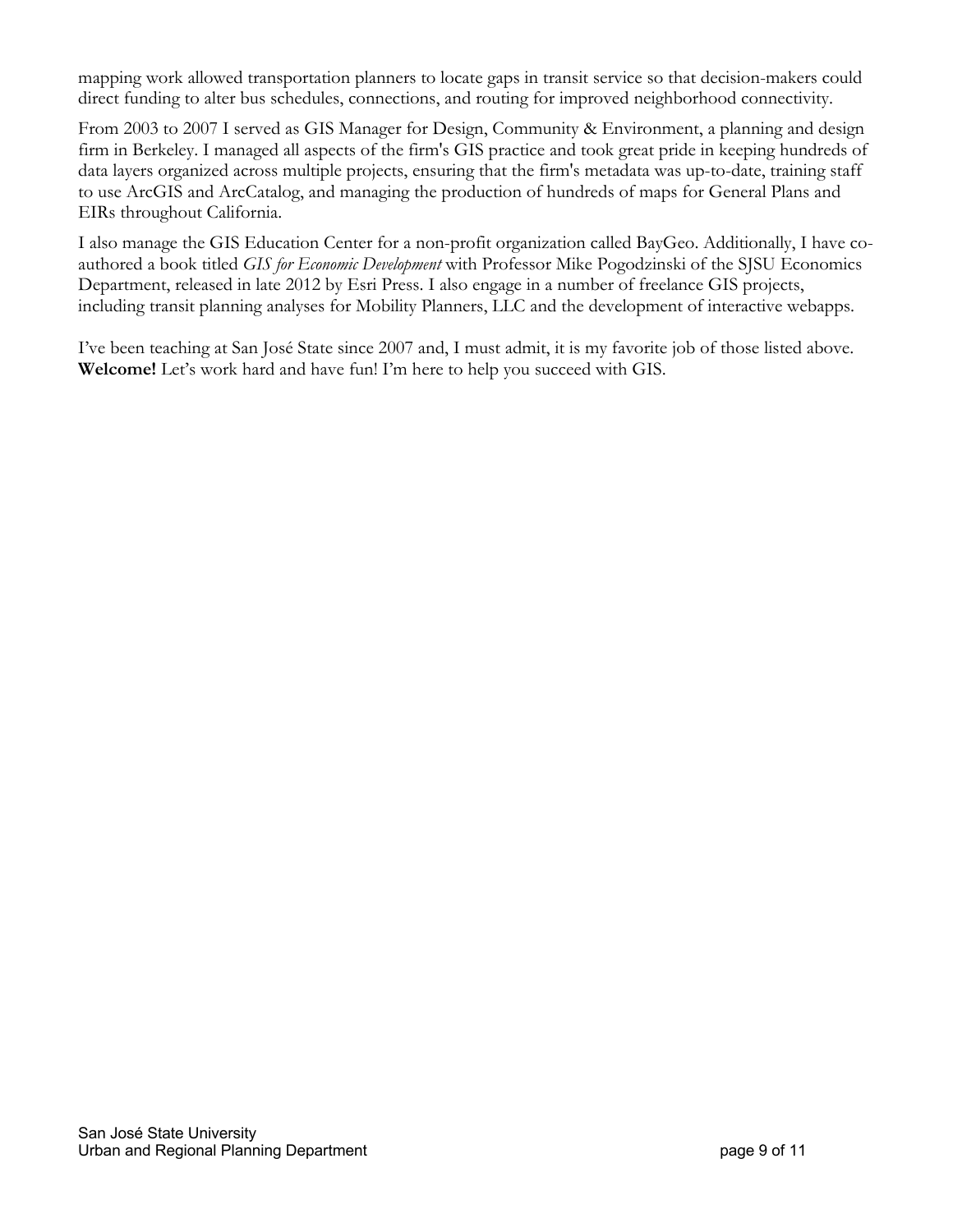### **ENVS/URBP-179A: FUNDAMENTALS OF GEOGRAPHIC INFORMATION SYSTEMS FOR URBAN PLANNING SUMMER 2021 COURSE SCHEDULE**

The following course outline describes the general approach we will take this semester, but specific details are subject to change with reasonable notice. I will communicate changes via Canvas Announcements.

| Date                | Topic                                                                                                                                                                                                                                                                                                       | <b>Assignment and Quiz</b><br><b>Due Dates</b>                 |
|---------------------|-------------------------------------------------------------------------------------------------------------------------------------------------------------------------------------------------------------------------------------------------------------------------------------------------------------|----------------------------------------------------------------|
| Tuesday<br>July 6   | <b>Getting Started</b><br>- Course and syllabus overview.<br>- What is GIS and ArcGIS Online?<br>- How do contemporary urban planners use GIS for research<br>and in the professional workplace?<br>- Overview of course assignments.                                                                       |                                                                |
| Thursday<br>July 8  | <b>Geospatial Explorations with ArcGIS Online Map Viewer</b><br>- Practice fundamental concepts: spatial relationships, querying<br>data, basic geoprocessing tools, adding tabular data to maps.<br>- Work with open data portals and mapping tabular data files.                                          |                                                                |
| Tuesday<br>July 13  | <b>Studying Urban Populations with Esri's Community Analyst</b><br>- Explore a powerful, cloud-based mapping platform brimming<br>with business, consumer spending, and demographic data.<br>- We'll use Community Analyst to explore a Bay Area city of<br>interest to you as we prepare for Assignment B. | Assignment $\bf{A}$<br>(ArcGIS Online Map<br>Viewer exercises) |
| Thursday<br>July 15 | <b>Exploring 3D Analysis using ArcGIS Online Scene Viewer</b><br>- We'll complete a few exercises to whet your appetite for the<br>'cool factor' of 3D analysis as it pertains to urban and<br>environmental planning.<br>- Brief overview of ArcGIS Urban to prepare for next week.                        | QUIZ $#1 -$                                                    |
| Tuesday<br>July 20  | <b>Working with 3D Analysis using ArcGIS Urban</b><br>- Keera Morrish, Solution Engineer for Smart City Solutions at<br>Esri, will join us to explore the ArcGIS Urban webapp.                                                                                                                              | Assignment <b>B</b><br>(Community Analyst<br>webapp exercises) |
| Thursday<br>July 22 | Field Data Collection with Survey 123 and ArcGIS Collector<br>- Compare and contrast two Esri applications for field data<br>collection, practice data collection around your home, then<br>prepare to integrate one or both apps into the capstone project.                                                | QUIZ #2 -                                                      |